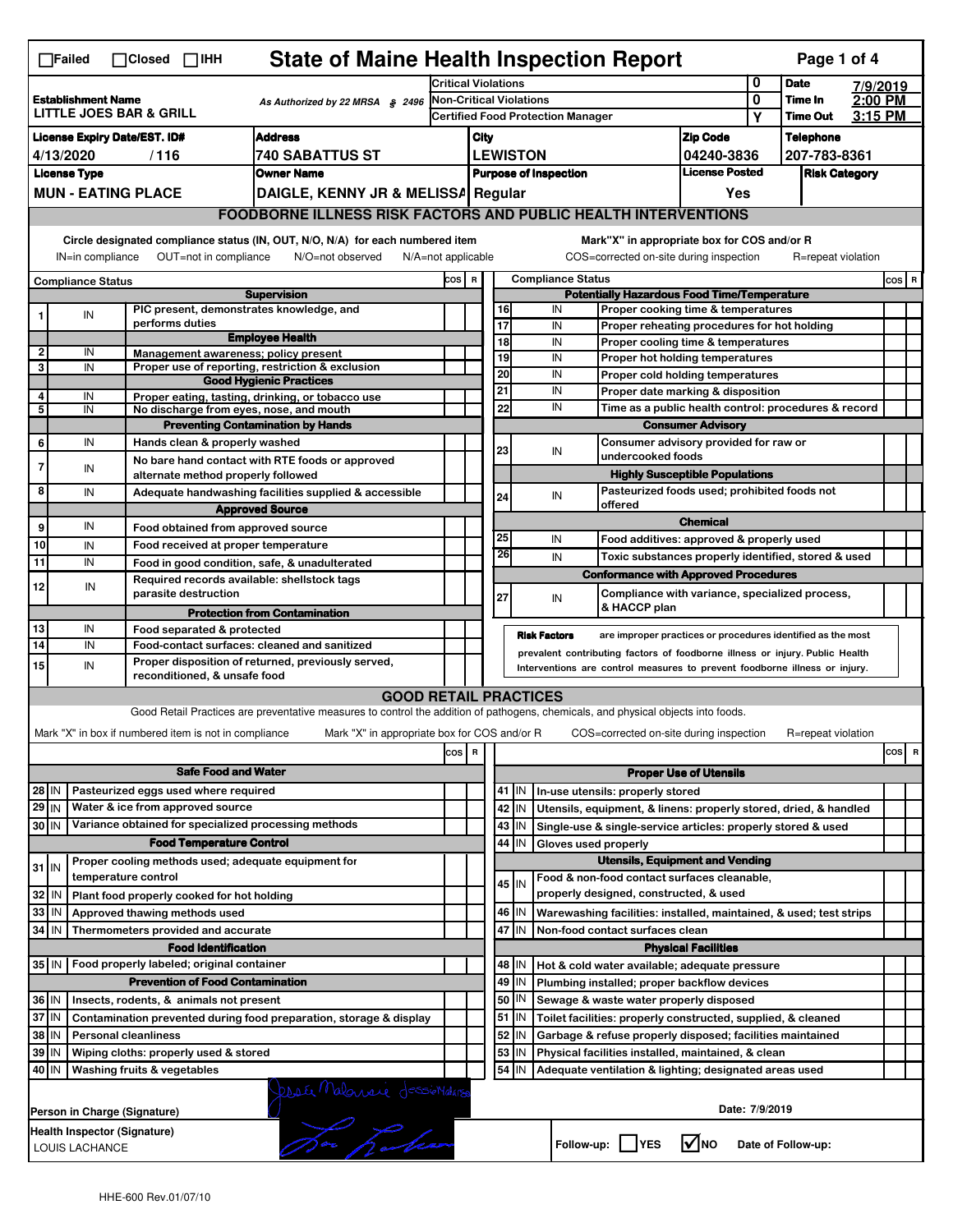|                                                                                        | Page 2 of 4 |                 |                          |                                 |                  |  |                        |                                  |  |  |
|----------------------------------------------------------------------------------------|-------------|-----------------|--------------------------|---------------------------------|------------------|--|------------------------|----------------------------------|--|--|
| <b>Establishment Name</b><br><b>LITTLE JOES BAR &amp; GRILL</b>                        |             |                 | As Authorized by 22 MRSA | \$2496                          | 7/9/2019<br>Date |  |                        |                                  |  |  |
| License Expiry Date/EST. ID#<br><b>Address</b><br>/116<br>740 SABATTUS ST<br>4/13/2020 |             |                 |                          | City / State<br><b>LEWISTON</b> | /ME              |  | Zip Code<br>04240-3836 | <b>Telephone</b><br>207-783-8361 |  |  |
| <b>Temperature Observations</b>                                                        |             |                 |                          |                                 |                  |  |                        |                                  |  |  |
| <b>Temperature</b><br>Location                                                         |             |                 |                          |                                 | <b>Notes</b>     |  |                        |                                  |  |  |
| Shepherd's pie                                                                         | $38*$       | Supera cooler   |                          |                                 |                  |  |                        |                                  |  |  |
| Cut limes                                                                              | $40*$       | Bar cooler      |                          |                                 |                  |  |                        |                                  |  |  |
| Pickles                                                                                | $37*$       | Reach in cooler |                          |                                 |                  |  |                        |                                  |  |  |
| Water                                                                                  | $136*$      | Handwash sink   |                          |                                 |                  |  |                        |                                  |  |  |
| Taco meat                                                                              | 206*        | Hot holding     |                          |                                 |                  |  |                        |                                  |  |  |
| Chlorine wipes                                                                         | 50-99 ppm   | Kitchen         |                          |                                 |                  |  |                        |                                  |  |  |

**Person in Charge (Signature)**

**Health Inspector (Signature)**  LOUIS LACHANCE



**Date: 7/9/2019**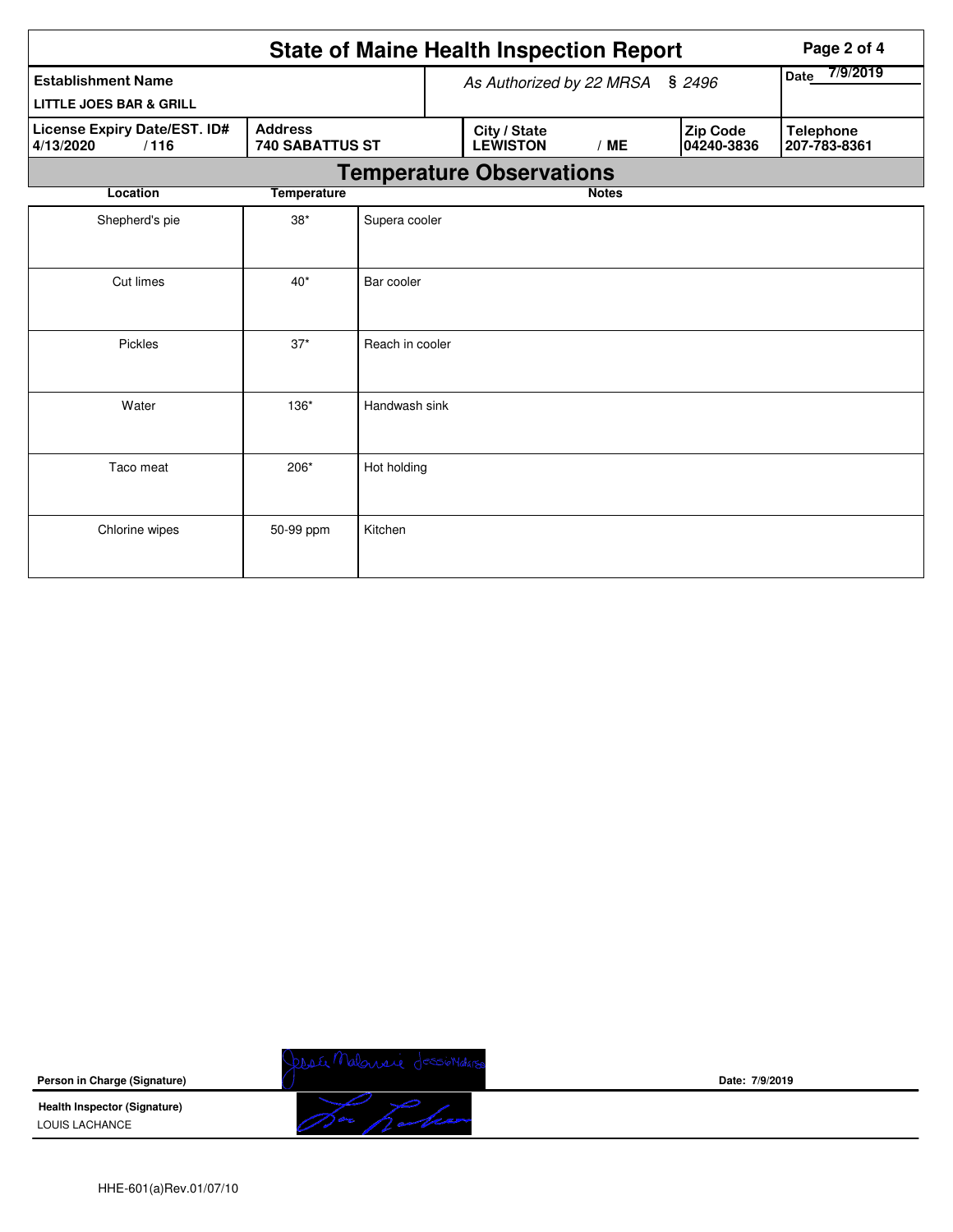| <b>State of Maine Health Inspection Report</b>                                                                                                     |                                          |                                 |    |                               |  |  |  |  |  |
|----------------------------------------------------------------------------------------------------------------------------------------------------|------------------------------------------|---------------------------------|----|-------------------------------|--|--|--|--|--|
| <b>Establishment Name</b><br><b>LITTLE JOES BAR &amp; GRILL</b>                                                                                    | Date                                     |                                 |    |                               |  |  |  |  |  |
| License Expiry Date/EST. ID#<br>4/13/2020<br>/116                                                                                                  | <b>Address</b><br><b>740 SABATTUS ST</b> | City / State<br><b>LEWISTON</b> | МE | <b>Zip Code</b><br>04240-3836 |  |  |  |  |  |
| <b>Observations and Corrective Actions</b>                                                                                                         |                                          |                                 |    |                               |  |  |  |  |  |
| Violations cited in this report must be corrected within the time frames below, or as stated in sections<br>8-405.11 and 8-406.11 of the Food Code |                                          |                                 |    |                               |  |  |  |  |  |

**Person in Charge (Signature)**

**Health Inspector (Signature)**  LOUIS LACHANCE



**Date: 7/9/2019**